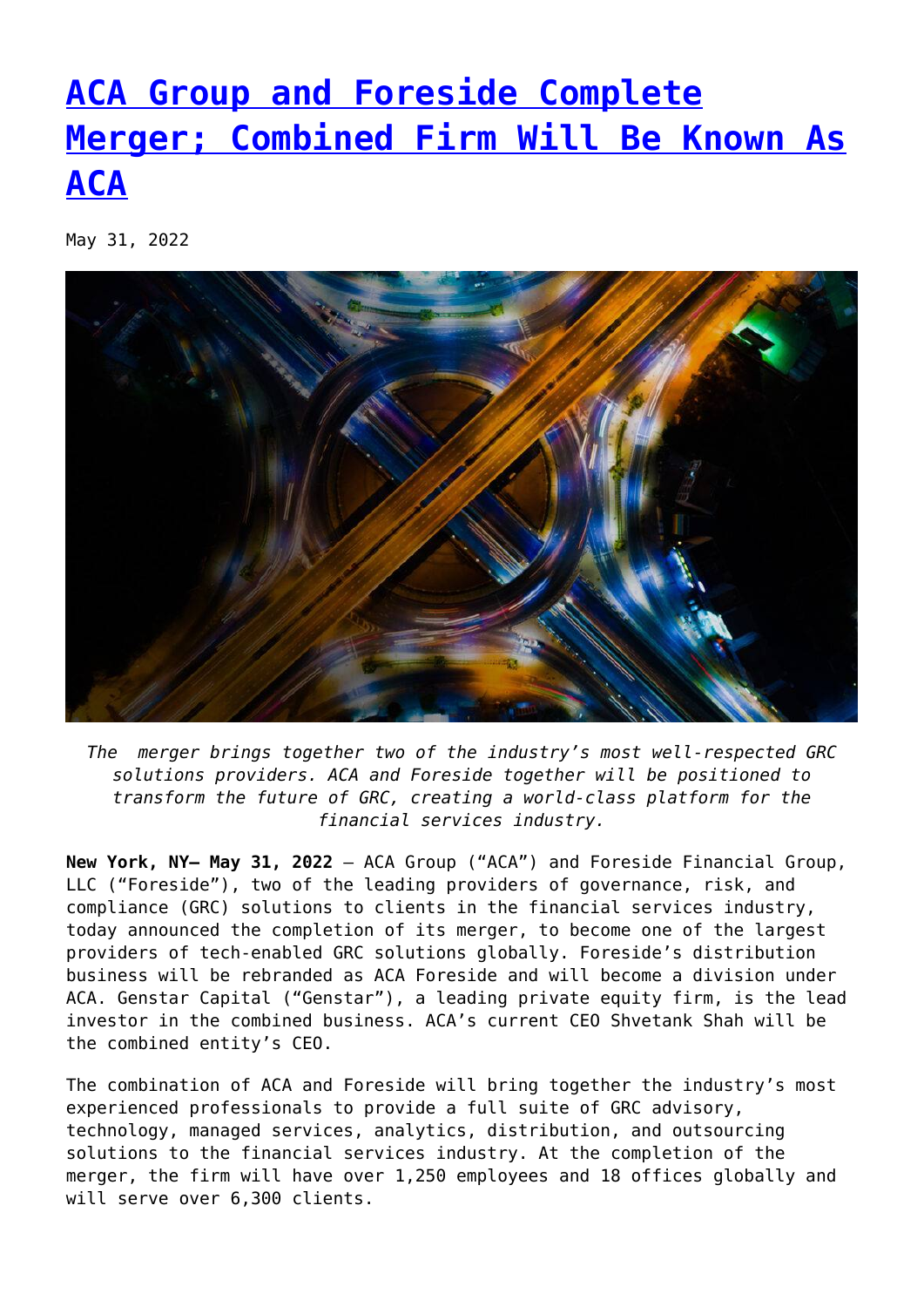"Clients are looking for a comprehensive, one-stop solution for their GRC needs and we are thrilled to step up to the plate together to make GRC a competitive advantage for our clients," said Shvetank Shah, CEO of ACA. "Foreside and ACA have earned outstanding reputations and our aligned vision and culture, client-centric focus, and commitment to innovation will help our customers navigate their most complex GRC challenges."

Combining ACA's award-winning technology, regulatory compliance, cybersecurity, ESG, and performance capabilities with Foreside's distribution and broker-dealer capabilities creates the industry-leading end-to-end GRC platform financial services companies need to achieve superior growth in a compliant way.

"Together we will create an industry leader that meets client needs today and can adapt to changing needs in the future through state-of-the-art product innovation," said David Whitaker, former President of Foreside, and now Global Services Leader, ACA. "The combination of ACA and Foreside will bring more diverse and robust offerings, and our platform architecture will offer leading financial firms the widest scope and acumen of services and technology to meet their regulatory requirements."

Tony Salewski, Managing Director at Genstar, and Sid Ramakrishnan, Director at Genstar, commented: "The combined business is a disrupter in the financial services GRC space, offering end-to-end regulatory advisory, benchmarking, managed services, technology platforms, and the power of an unmatched network all under one roof. We are excited to partner with an exceptional management team who will lead the company on the next chapter of growth while continuing to focus on delivering exceptional service to clients."

Terms of the transaction were not disclosed.

## **About ACA**

ACA Group ("ACA") is a leading governance, risk, and compliance (GRC) advisor in financial services. We empower clients to reimagine GRC and protect and grow their business. Our innovative approach integrates advisory, managed services, and distribution solutions with our ComplianceAlpha® regulatory technology platform with the specialized expertise of former regulators and practitioners and a deep understanding of the global regulatory landscape.

## **About Genstar**

Genstar Capital (www.gencap.com) is a leading private equity firm that has been actively investing in high quality companies for over 30 years. Based in San Francisco, Genstar works in partnership with its management teams and its network of strategic advisors to transform its portfolio companies into industry-leading businesses. Genstar currently has approximately \$35 billion of assets under management and targets investments focused on targeted segments of the financial services, industrials, healthcare, and software industries.